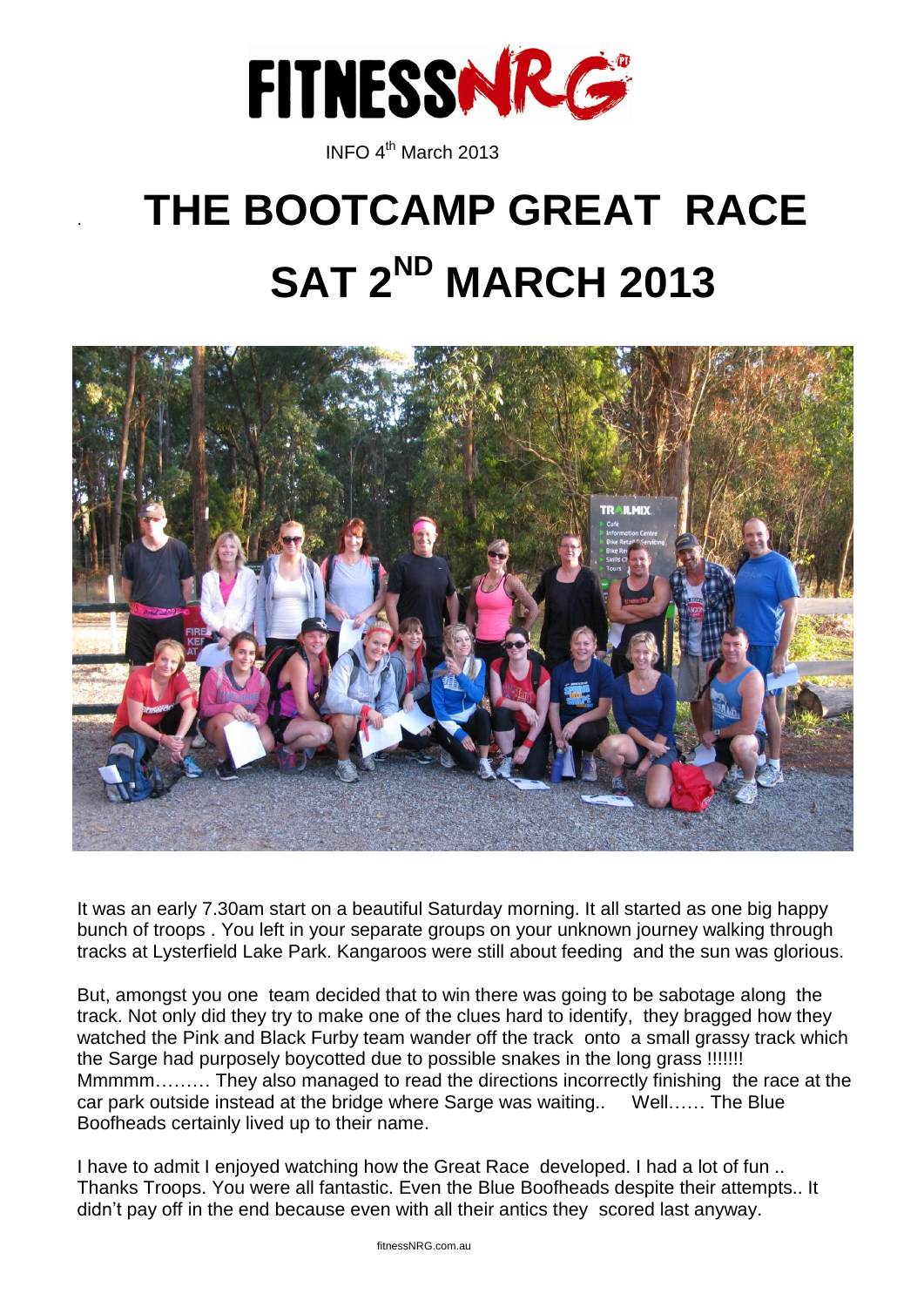## **THE WINNERS ARE "THE RED TURTLES" !!!! 180PTS**

Congratulations Rachel, Erin, Anna, Jenny & Michelle